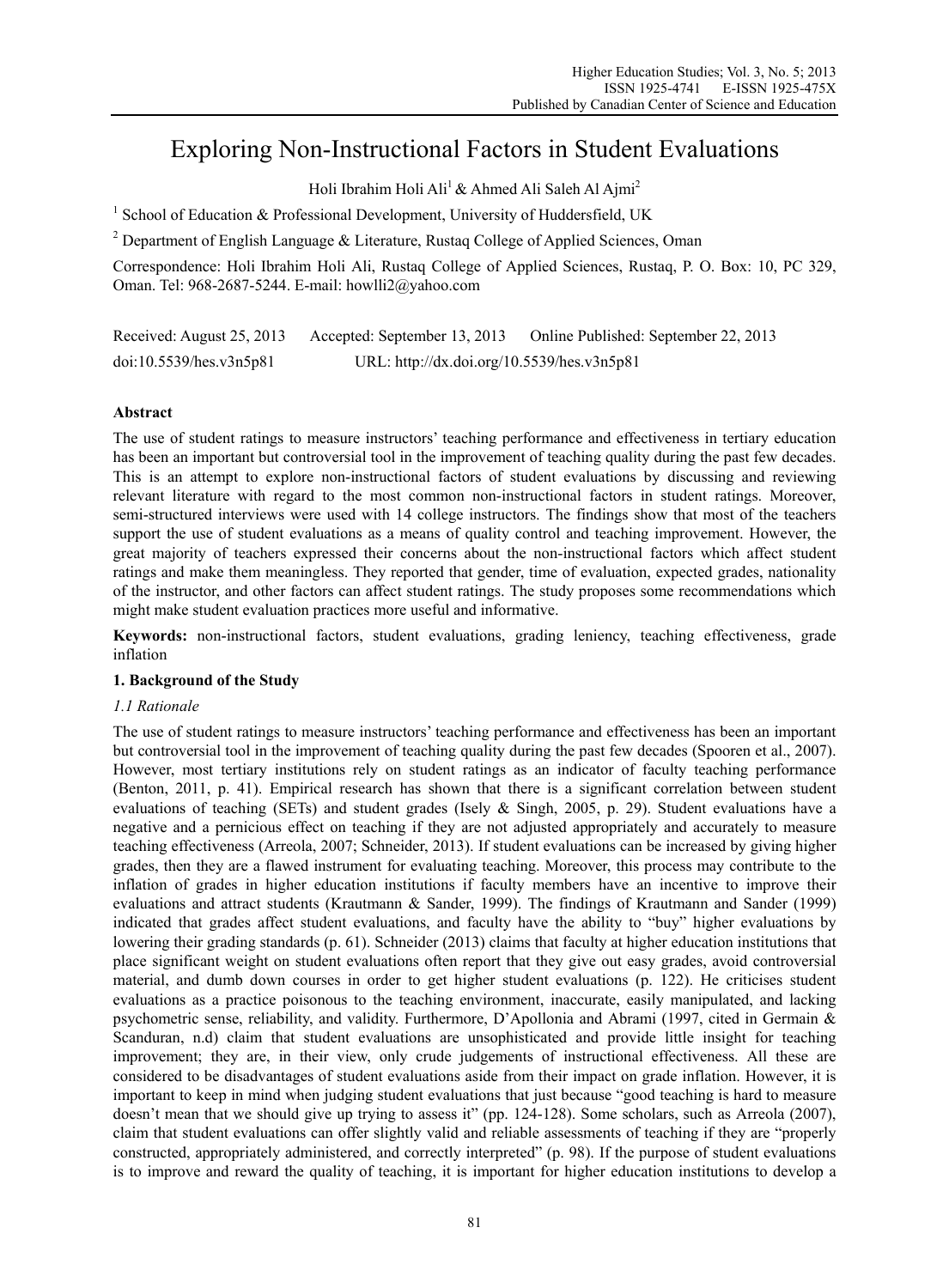system for evaluating teaching that emphasizes the amount students learn and the amount of work they do in a course (Schneider, 2013, p. 122).

The problem explored in this study stems from the fact that student evaluations have gained controversy among teachers and practitioners. Students need to separate the quality of instruction in their evaluations from the grade they received or expect to receive. A substantial number of teachers have expressed their fear and concerns about these evaluation forms containing non-instructional elements which may not measure teaching effectiveness or help to improve teachers' pedagogical and instructional skills. Critics believe that students, especially freshmen, cannot judge any aspect of teaching (Trout 1997, cited in Al-Issa & Suleiman, 2007, p. 303). Students do not have the knowledge or experience to evaluate the multidimensionality of teaching. Additionally, they argue that student evaluations of teachers are often influenced by non-instructional factors, and data obtained from student ratings should not be used by those making decisions about teachers (Crumbley, Henry, & Kratchman, 2001; Emery et al., 2003, cited in Al-Issa & Suleiman, 2007, p. 304). Ewing claims that student ratings are positively correlated with students' expected grades (2012, p. 141). Therefore, this paper is an attempt to explore and identify these non-instructional factors according to teachers' perspectives, and to discover some possible ways of eliminating these factors and improving current student evaluations and evaluation practices.

#### *1.2 Significance*

This study is of utmost importance due to the fact that student evaluations are extremely important in the teaching profession and can be used for making significant decisions about improving teaching quality, as well as determining the promotion, contract renewal, and salary increases of teachers. Moreover, student evaluation of teaching (SET) has been used for pedagogical development and administrative purposes, quality monitoring and control, and making decisions on promotions and tenure (Rantanen, 2013, p. 224). So the findings from this study will be of a great value to practitioners, teachers, decision makers, higher educational institutions, and quality assurance officers who wish to improve their student evaluation mechanisms and control evaluation quality. The findings are expected to inspire the future design of effective student evaluation systems that stimulate the professional development of teachers and improve teaching quality.

## *1.3 Research Questions*

1. What are the college instructors' views about the use of student evaluation forms to evaluate teaching effectiveness?

2. What are the non-instructional factors in student evaluations of their teachers?

3. How could student evaluations be improved to meet instructional needs and improve teaching practices?

#### **2. Theoretical Background**

# *2.1 Effective Teaching Fallacy*

Effective teaching is very difficult to measure because of its multidimensionality and complexity, but this does not mean we should give up trying to assess and measure it (Schneider, 2013, p. 128). Biggs and Tang (2007) argue that "effective teaching requires that we eliminate those aspects of our teaching that encourage surface approaches to learning and that we set properly so that students can more readily use deep approaches to learning" (p. 31). Moreover, student evaluation forms give students the opportunity to rate their instructors at the end of each semester in terms of teaching effectiveness, knowledge about the subject, clarity of course objectives, and effectiveness of delivery (Holmes & Smith, 2003, p. 318). A growing body of relevant literature stresses that student evaluation of teaching as an important source of data in evaluating teaching quality. "Good teaching and good learning are linked through students' experiences of what we do. It follows that we cannot teach better unless we are able to see what we are doing from their point of view" (Ramsden, 2003, p. 84). Good teaching is difficult to measure (Schneider, 2013, p. 128). It is difficult to define effective teaching due to its multidimensionality, complexity, and variability. Researchers have made several attempts to define teaching, considering all factors which are related to different theories underpinning learning and teaching and which inform and guide teaching effectiveness. A number of researchers (such as Adam, 1997; Brown, 1996; Marsh & Dunkin, 1992; North, 1999; Patrick & Smart, 1998, cited in Al-Hinai, 2011) confirm that teaching is multidimensional and complex, and therefore, it is difficult to construct a one-fits-all definition of effective teaching. Moreover, Centra (1993) argues that student learning at the tertiary level is a complex activity and can be affected by several factors besides teaching effectiveness, such as student learning styles, level of motivation, aptitudes, student effort, and preferences for teaching styles. Furthermore, effective teaching can be shaped and based on different learning theories and the ways in which they view effective learning and teaching (Grasha, 1993, cited in Al-Hinai, 2011). However, some researchers point out that the definition of effective teaching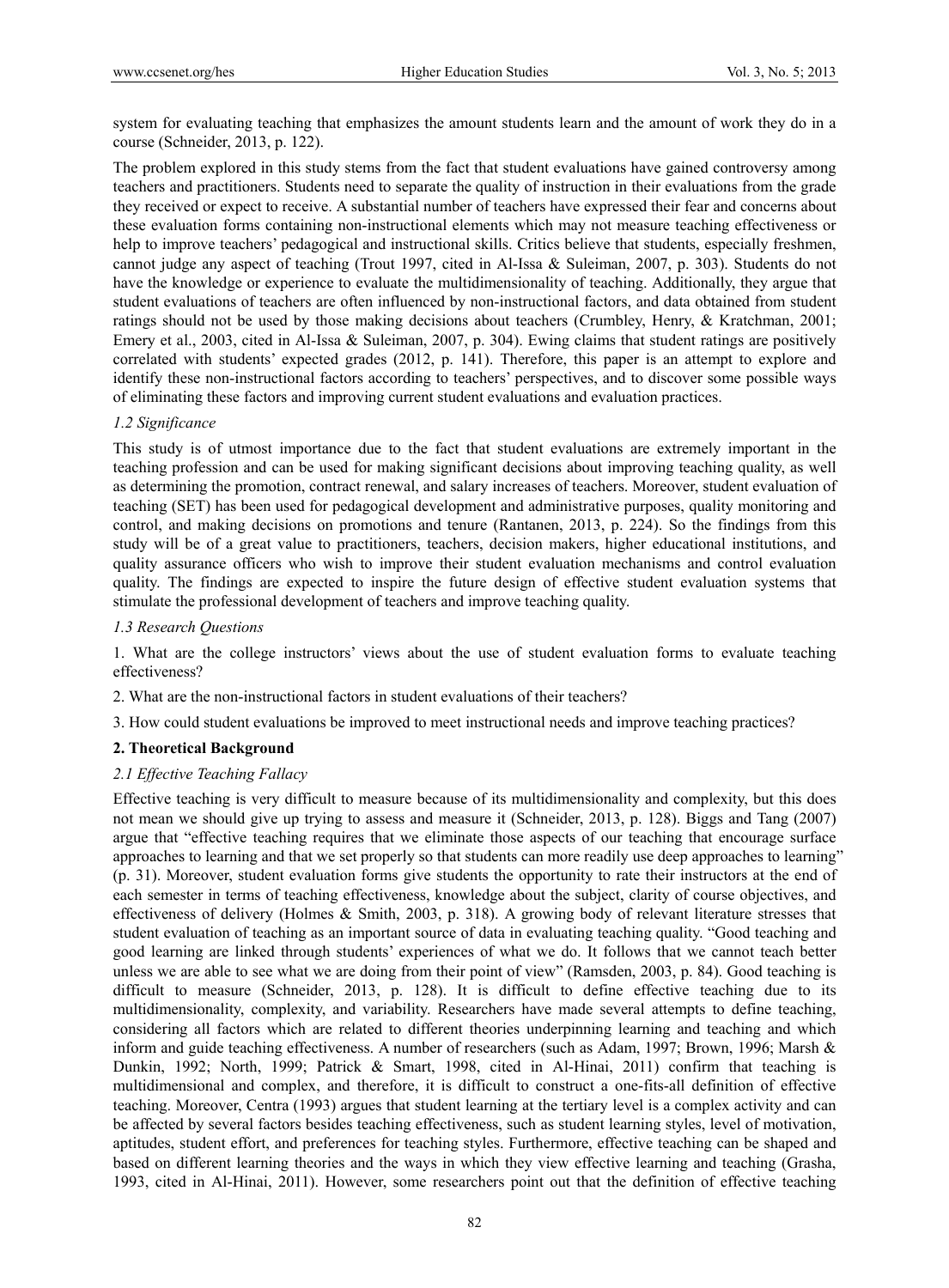should be focused and based on student learning as an important indicator of effective and good teaching (Abrami, D'Apollonia, & Rosenfiled, 1997; Ellett & Teddlie, 2003; Hativa, 2000; Mckeachie, 1997; Ramsden, 1992, 2003; Seldin, 1998, 1999, cited in Al Hinai, 2011). Additionally, Arreola (2007) argues that a complete definition of good college teaching should include three main dimensions: content expertise, instructional delivery skills and characteristics, and instructional design skills. Student learning is considered the component of the definition of effective teaching. Moreover, effective teaching at the tertiary level may not necessarily be the same as effective teaching at the basic or elementary school or undergraduate level, and teachers who do well at one level may not do well at another. Therefore, teacher evaluation forms should consider all these aspects and particularly effective teaching, and should be used for both developmental and evaluative purposes. Besides, Al-Hinai (2011) points out that one of the underpinning themes of effective teaching is good student learning and this has increasingly become an important factor in the overall evaluation of teachers in many parts of the world.

### *2.2 Importance of Student Evaluations of Teaching*

Student ratings are of great importance to professors (Hobson & Talbot, 2001; Lindahl & Unger, 2010, p. 71). Countries like Portugal, New Zealand, and the USA have implemented student evaluations of their teachers in order to improve teaching quality (Delvaux et al., 2013, p. 1). Several scholars claim that student ratings are important for quality control in the teaching-learning process. They consider student evaluations an important element in quality improvement for quality management applications and student satisfaction, and one of the pillars of the quality process (Baraktar et al., 2008; Harvey et al., 1997; Harvey, 2003; Houston, et al., 2008; Kanji, Malek, & Wallace, 1999; Williams & Cappuccini-Ansfield, 2007, cited in Zineldin, Akdag, & Vasicheva, 2011, p. 231). Student evaluations should be formative and summative because formative evaluation can stimulate teachers' professional development, while summative evaluation can hold teachers accountable for their performance quality (Delvaux, et al., 2013, p. 1). Moreover, student ratings of teacher performance and teaching effectiveness are generally taken as an important measure of teaching effectiveness because they can give both quantitative and qualitative evidence of an instructor's effectiveness. However, they often misrepresent classroom realities (Beyers, 2008, p. 102). Researchers believe that "student ratings are the most valid source of evaluating teaching effectiveness, and there is little support for the validity of any other source" (Zhao & Gallant, 2012, p. 227). Aleamoni supports the use of student ratings for five reasons: 1) student ratings can provide information about the accomplishment of major educational objectives; 2) they can provide information about the rapport between the students and their teacher; 3) they can provide information about the elements of a classroom, such as quality of instructional materials, homework, and instructional methods; 4) they can provide information about the kind of communication that exists between students and the instructor; and 5) they can also provide consumer data and the freedom for students to choose their instructors (1999, cited in Zhao & Gallant, 2012, p. 227). Furthermore, Machina (1987) acknowledged the importance of student ratings in the teaching-learning process, as well as the way in which student evaluations can honestly report student perceptions about the course and quality of instruction. But some researchers consider student ratings as "meaningless quantification" which leads to personality contests instead of measuring teaching effectiveness (Haskell, 1997; Neath, 1996; Sproule, 2002, and Spooren, Mortelmans, & Denekens, 2007, p. 668). Additionally, student evaluations of teachers can create a competitive climate among faculty members within colleges and departments (Obenchain et al., 2001, p.100). However, student evaluations were formally used in higher education for formative evaluation purposes was formally used in 1970 (Onwuegbuzie et al., 2007). Although there are several arguments against SETs, there are also many arguments in favour of SETs, as identified by Murray (1987). SETs can provide feedback and guidelines for teachers for further improvement. They can help in assessing teacher performance, informing teacher training, helping students select instructors and courses, enhancing the professional status of teachers, promoting the accountability of educational institutions, and controlling and assuring quality in teaching and learning. They can also be used for administrative purposes, such as determining faculty tenure, promotion, and salaries. Supporters of the use of SETs state that "evaluative judgements on a regular basis have strong positive impact on the improvement of instructional skills" (Spooren, et al., 2007, p. 667). However, they claim that evaluations can only be useful if the students who are being taught are trained in using these kinds of forms (Spooren, et al., 2007, p. 667). Additionally, the key purpose of student evaluations of teaching is providing feedback that leads to better teaching and learning (Marsh, 1987). However, measuring teaching effectiveness and teacher's instructional skills using a single-item level questionnaire presents serious methodological problems because teaching quality is not something that is directly observable (Spooren et al., 2007, p. 669). Moreover, in order to make student evaluation meaningful, the performance criteria should be stipulated in an individual job description for each teacher that should function as a basis of the evaluation system (Delvaux et al., 2013, p. 2).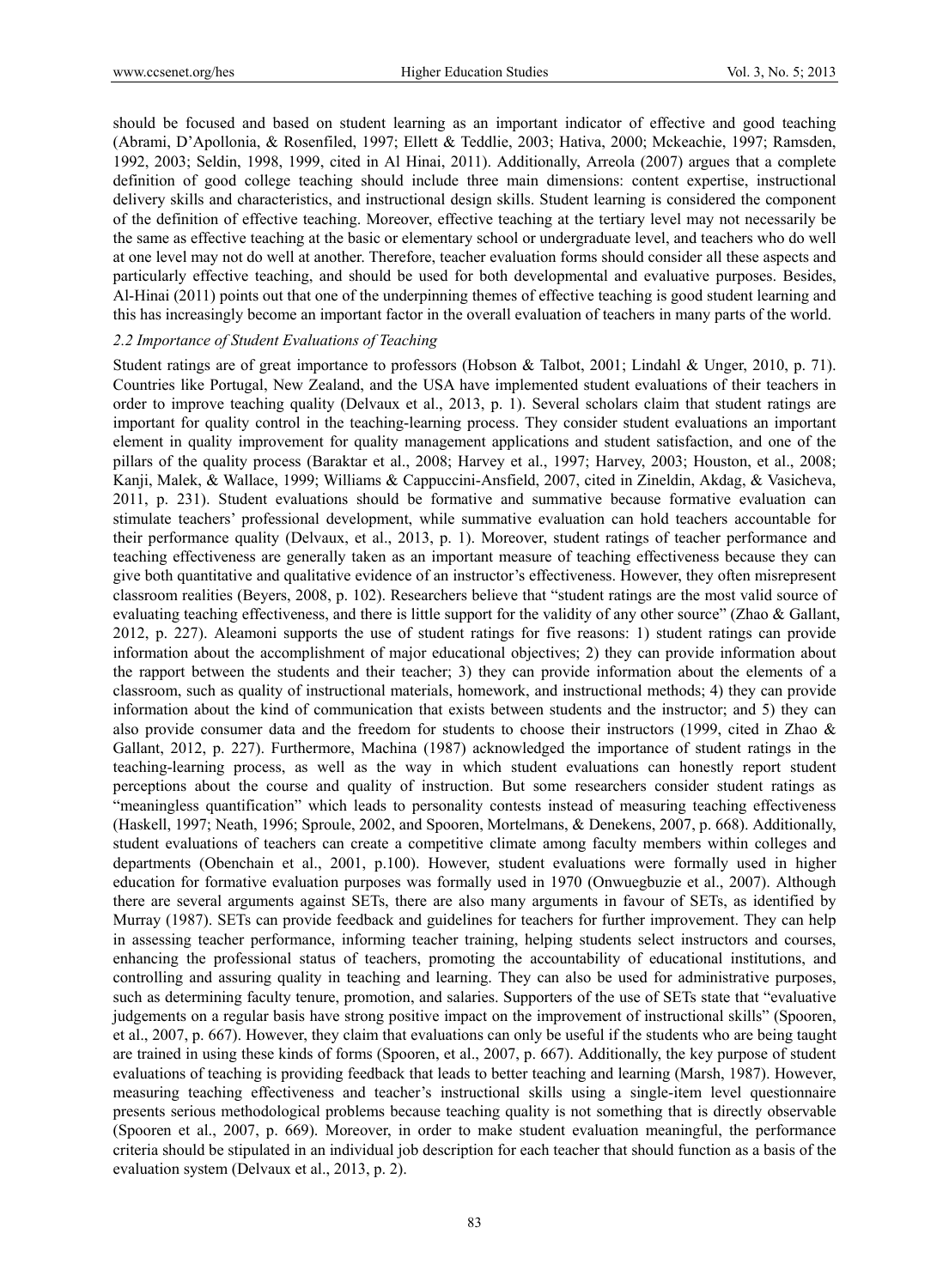#### *2.3 Danger of Student Evaluations of Teaching*

Student ratings cannot be considered an effective indicator of teaching quality for the following reasons: they are of questionable validity; they do not seem to measure student learning; and they tend to lead faculty to inflate their students' grades and reduce course content (Schneider, 2013, p. 127). SETs are contributing to a problematic teaching environment (Schneider, 2013, p. 125). Schneider reports that universities' faculty members place significant weight on student evaluations and often report that they usually inflate their student grades to avoid teaching controversial materials in order to achieve better evaluations from their students (2013, p. 122). Student evaluations of teaching have been criticised for measuring student satisfaction instead of the quality of instruction because they do not take into account other factors which may affect the course being taught, such as the grades given (Zimmerman, 2002, cited in Crumbley, Flinn, & Reichelt, 2010, p. 188). Scholars argue that seeking students' feedback on the teaching effectiveness of their teachers could be a threat to academic freedom (Haskell, 1997). There are several arguments against the use of SETs. Some researchers believe that SETs are an inappropriate measure of teaching effectiveness because students are immature and lack the experience and expertise to judge and evaluate their teachers' performance. Additionally, SETs are affected by many situational factors which are irrelevant to teaching. Furthermore, SETs may be harmful to academic quality and standards. SETs usually contain items which are ambiguous, vague, and subjective. Finally the validity and reliability of SETs are questioned by many practitioners, teachers, and researchers as having little to do with learning (Kwan, 2000; Al-Hinai, 2011; Emery et al., 2003). In order for teachers to get higher ratings, they can simply inflate their student grades, simplify examinations, and lighten the workload in their courses and assignments. Sacks (1996, cited in Al-Hinai, 2011) argues that SETs make instructors and students manipulate each other for grades and higher ratings. Moreover, some instructors have admitted to relaxing grading standards and reducing student workload, ultimately inflating grades to receive higher evaluations (Beyers, 2008, p. 105).

#### *2.4 Critical Issues in Student Evaluations of Teaching*

The prime purpose of student ratings of teachers is threefold: helping instructors, mapping the quality of teaching in tertiary education institutions, and providing information that could help instructors improve their teaching (Kulik, 2001). Several higher education institutes rely heavily on commercial forms, which are all based on the same design principles, to evaluate their teachers. Centra (1993) claims that the most widely used commercial forms are the Student Instructional Report (SIR) which was developed in the 1970s, the Instructional Development Effectiveness Assessment form (IDEA) which was developed by Kansan University, and Marsh's (1992) Students' Evaluations of Educational Quality (SEEQ). All these forms can be integrated and combined to make well-structured rating forms. Researchers such as Centra (1993), Braskamp and Ory (1994), and Marsh (1984) identify a number of factors and dimensions which should be combined in SET rating forms. These are: 1) course organisation and planning, 2) clarity and communication skills, 3) the teacher's enthusiasm for the subject, 4) teacher-student interaction (group interaction and individual rapport), 5) course difficulty, workload, and breadth of coverage, 6) grading, examination, and assignments, and 7) student-self-rated learning. Some researchers have grouped student rating items into 28 dimensions and others identify six to nine factors commonly used in student evaluation forms. Many SET rating forms, including SEEQ, include one or two "global" rating items, such as an instructor item which asks students to rate their teacher's overall performance in classroom, and a course item which is intended to elicit student rating of their experience in the course as a whole (Cashin, Downey, & Sixbury, 1994, cited in Al-Hinai, 2011).

Moreover, there are some other critical issues which have been debated in the literature, such as the reliability, internal consistency, and validity of SETs. The reliability of SETs has been investigated in relation to their stability across time, courses, and instructors (Young, Delli, and Johnson, 1999). The findings were contradictory. The internal consistency of these SET forms, which is represented in the agreement among items, was criticised in forms based on poorly designed rating scales, poorly worded or inappropriate items, and items that have not been subjected to proper psychometric testing, such as reliability or factor analysis. These kinds of evaluation forms will not provide useful information (Marsh, 2007). Research has shown that the internal consistency reliability of SEEQ forms ranged from .88 to .97 (Marsh, 1982). Lack of agreement between different students' evaluations of the same teacher is usually caused by using different students' ratings rather than by the inconsistency of ratings by individual students. Moreover, coefficient alpha does not yield an adequate basis for measuring the reliability of SET instruments (Marsh, 2007). The validity of SETs is centred on the degree to which student evaluations of teaching performance in a classroom setting reflect actual teaching performance exhibited by a faculty member (Young et al., 1999, p. 181). Do student evaluations really measure teaching effectiveness? Researchers believe that the main reason behind the difficulty in establishing the validity of SETs is the lack of agreement upon what effective teaching is. There is no universally accepted definition of effective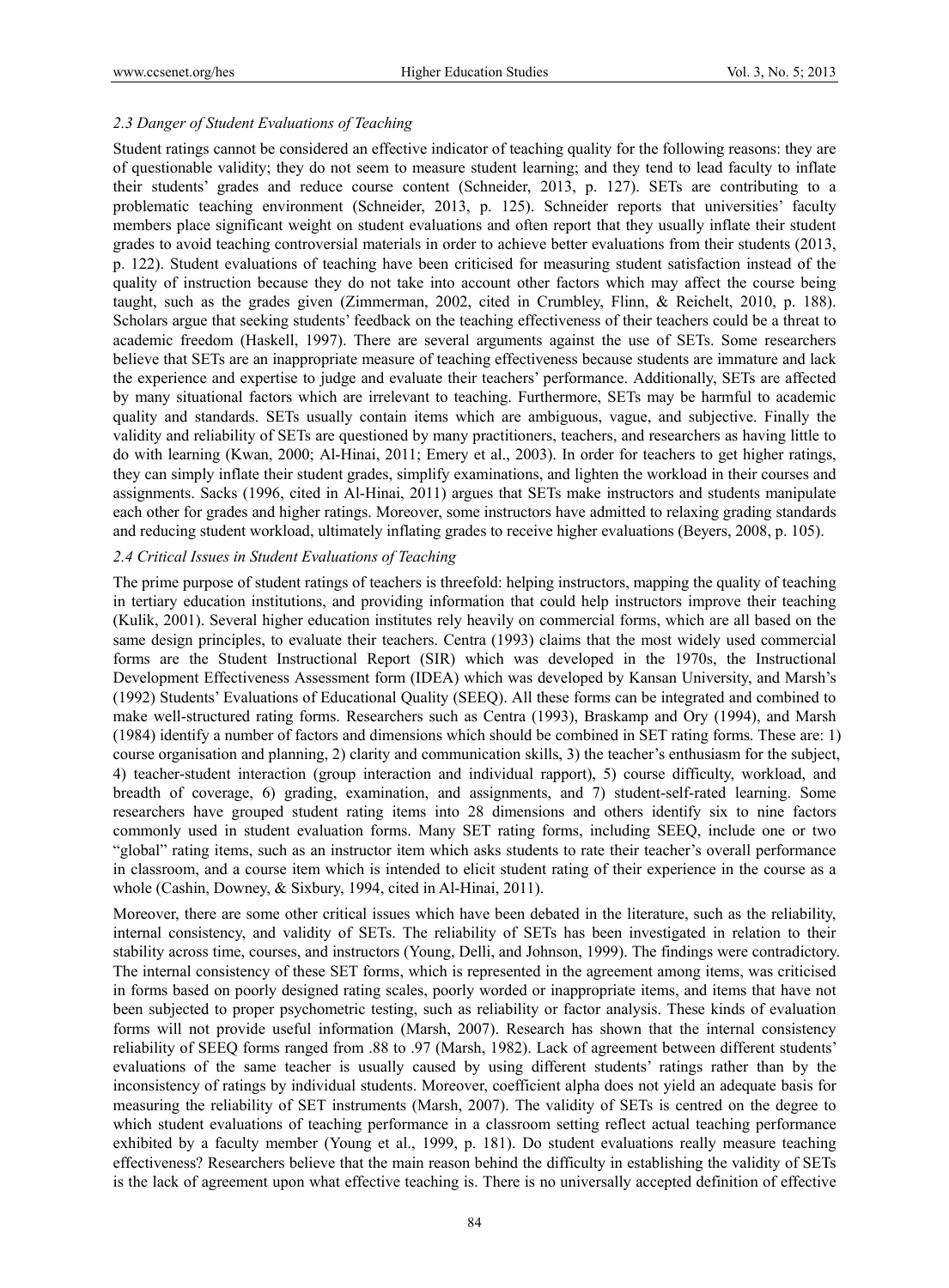teaching (Cashin, 1995; Cohen, 1981; Elton, 1984; Goodwin & Stevens, 1993; Marsh, 1987, 2007, cited in Al-Hinai, 2011). Moreover, Solomon et al. (1997) stress that establishing reliability in student ratings is a critical matter because decisions on the quality of teaching are often made on a limited number of student evaluations. Unreliable evaluations and ratings can potentially have a significant impact on a teacher's career (Rantanen, 2013, p. 225). Therefore, it could be argued that student ratings should not be used as the sole source for making decisions with regard to a teacher's performance and teaching effectiveness. Although teaching evaluation may include peer evaluations, retrospective evaluations by alumni, and self-evaluations, most universities tend to rely heavily on student ratings when attempting to quantify an instructor's teaching effectiveness (Hobson & Talbot, 2001, p. 26). Researchers admit that "well-developed student evaluations with adequate reliability and validity data may provide some of the best measures of teaching effectiveness" (Hobson & Talbot, 2001, p. 30). Instrument problems such as ambiguous items, positively and negatively skewed items, and items that have no relation with classroom teaching performance can affect the validity of ratings (Obenchain, Abernathy, & Wiest, 2001, p. 100).

#### *2.5 Biasing Factors in Student Evaluations of Teaching*

Student ratings tend to be somewhat biased in certain key areas if they are not adjusted appropriately to reflect teaching effectiveness adequately (Schneider, 2013, p. 125). Student evaluations of their teachers are often influenced by many biasing factors which have nothing to do with teaching. Research has increasingly cautioned against the use of SET information as the sole source of teacher evaluation data and encouraged the use of different evaluation tools, particularly for making personal decisions, to reflect the multidimensionality of the teaching process. One of the critical factors that influences student evaluation is the students' previous relationships and rapport with instructors or the popularity of instructors with students on campus (Germain & Scandura, 2005, p. 63). If students have had the instructor in previous courses and earned a good or bad grade, it will affect their current ratings.

Therefore, due to the students' pre-existing relationships and knowledge about the instructor, their evaluations would be more biased than those of staff members who do not have previous knowledge. Moreover, demographic factors such as gender, race, ethnicity, and age may affect student ratings and evaluations. Kobliz (1993) reviewed several studies on this issue and he found that male students rate women instructors more harshly than female students. He added that race could be an influential factor. Minority students may be lenient with minority instructors in their ratings. Additionally, the age of students may affect the way in which a staff member is perceived by them. Younger students may be more willing to give good ratings to young faculty members (Kobliz, 1993, p. 63). Finally, the socioeconomic status and cultural background of the students can also affect their evaluations of their instructors. Moreover, research has shown that students usually give better and higher ratings for faculty who are less demanding and assign less work and course content (Al-Hinai, 2011). Students' attitudes about the rating process of their teachers are strongly affected by the context of evaluation (place and time) and other contextual factors. Furthermore, the length of the form, the ambiguity of the questions, and the unclear aims of the evaluation are considered among the factors which may influence the students' attitudes toward the evaluation process. Students usually use their own perceptions of what constitutes "good" or "bad" teachers to define effective teaching (Al-Hinai, 2011). Students' individual conceptions about good teaching affect their ratings and evaluations of their teachers. Furthermore, there are internal and external biasing factors in SETs. External biases result from differences in teaching situations over which the teacher has a little or no control, such as student and course characteristics, whereas internal biases revolve around student attitudes and perceptions about the teacher and the course, and can impact their ratings in general (Broder & Dorfman, 1994; Young et al., 1999). Moreover, Braskamp and Ory (1994, cited in Al-Hinai, 2011, p. 102) reported that research findings summarise factors which influence student ratings of their teachers in four categories: course characteristics, student characteristics, instructor characteristics, and administrative procedures and rating instrumentation. Firstly, course characteristics include whether the course is elective or compulsory because students tend to rate elective courses higher. Course ratings in higher level courses tend to be higher. Class size is also relevant, as smaller classes tend to receive higher ratings. Courses in humanities and the arts tend to receive higher ratings, while the social sciences receive lower ratings, and mathematics and sciences receive the lowest ratings of all. Finally, class time and workload can affect student ratings, and challenging courses tend to receive higher ratings. Secondly, student characteristics are centred on gender, expected results, grade point average (GPA), type of degree programme (major or minor), prior interest in the subject, language of instruction in high school, and personality. As for gender, students tend to rate same-sex instructors higher. Students expecting higher grades tend to give higher ratings. Additionally, students with higher GPAs are more likely to give higher ratings. Whether students are registered in a major or minor programme can also affect student ratings: majors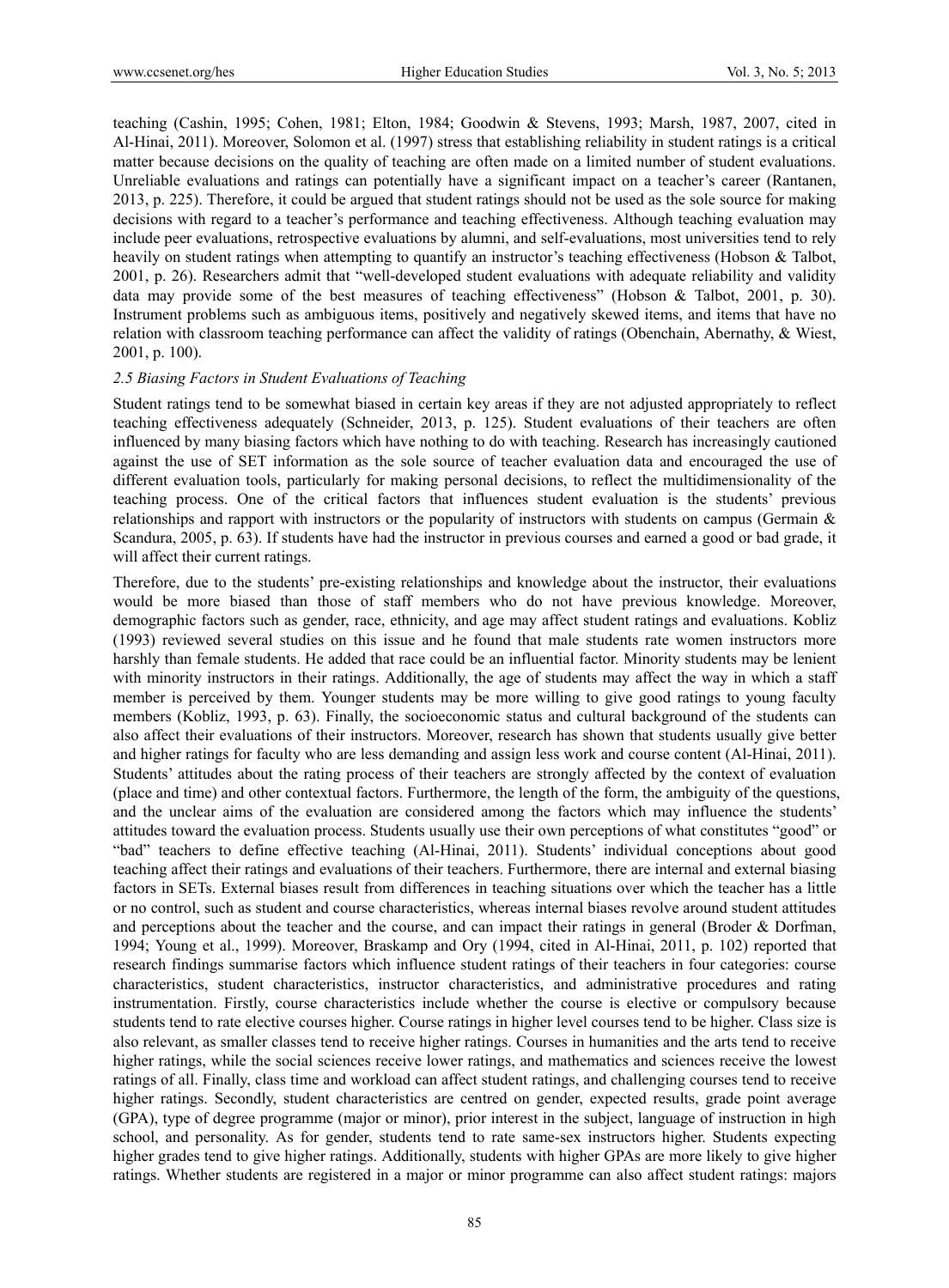tend to give higher ratings than minors. Students with prior interest in the subject or the course tend to rate their instructors higher than those who have no prior interest. Students whose language of instruction in high school is not English tend to be biased by the age, gender, nationality, and personality of their teacher. Thirdly, instructor characteristics involve the instructor's rank, gender, teaching experience, personality, nationality, and research productivity. As for instructor's rank, gender, and teaching experience, there are no consistent, positive, or significant relationships in research findings. The personality of the instructor can affect student ratings. Warm, enthusiastic, and friendly instructors are generally correlated with high ratings. The instructor's nationality can moderately affect student ratings. Finally, instructors' research productivity was correlated positively with student ratings. Fourthly, administrative procedures and rating instrumentation include the timing of evaluation, student anonymity, the presence of the teacher in the classroom, the stated purpose of evaluation, the placement of items, and the negative wording of items. The timing of evaluation is important in student ratings; research has shown that lower ratings are generally correlated with ratings administered during the final exam. As for student anonymity, students tend to give higher ratings when asked to identify themselves. The presence of the instructor in the classroom during the evaluation process can affect student ratings. Students give higher ratings when their teacher is present in the classroom. Moreover, students usually give higher ratings if the stated purpose of the rating is promotion or tenure. Placing specific items before or after another in the evaluation form has no significant effect on student ratings. Finally, the negative wording of items has no significant influence on student ratings (Al-Hinai, 2011, pp. 102-103). Furthermore, students can use their evaluations as a tool for punishing teachers for low grades (Crumbley et al., 2001). Teachers' behavioural traits, such as the likeability factor, could also be considered non-instructional factors which could affect student ratings (Abrami et al., 1982; Cardy & Dobbins, 1986; Feldman, 1986; Jackson et al., 1999; Naflulin et al., 1973; Williams and Ceci, 1997, cited in Pounder, 2007, p. 180). To sum up, these are the most common non-instructional factors which can affect student evaluations of their teachers, and they can be effectively grouped under student-related factors, course-related factors, and teacher-related factors (Pounder, 2007, pp. 179-186).

#### *2.6 Characteristics of Effective Student Evaluations of Teaching*

Most student ratings are used either for necessary diagnostic information or to provide evidence for decision making (Avalos & Assael, 2006, p. 257). Features of a good teacher evaluation system should reflect the following things: clarity of the purposes and criteria of the evaluation system, perceived fairness and accuracy of the evaluation system, teacher satisfaction with their performance and the evaluation process such as the credibility of the evaluators, the relationship between the evaluator and the teachers, and the utility of the feedback (Delvaux, et al., 2013, p. 3). However, there are some suggestions in the literature which could make student evaluation more focused and reliable. Firstly, students should be trained in how to rate their instructors to reduce halo effects, leniency, and psychometric errors in student evaluations of their instructors' performance, and students also need to be encouraged to separate the quality of instruction from the grade they expect to receive in class. Secondly, balancing and weighting items within the form could affect rating. Thirdly, involving faculty in creating evaluation forms may reduce skepticism and improve the reliability of the forms. Finally, some researchers have suggested replacing student evaluation forms with teaching portfolios which could be updated and used annually (Cook, 1989; Marsh, 1993, cited in Germain, 2005, p. 61).

However, some scholars, such as Arreola (2007), claim that student evaluations can offer slightly valid and reliable assessments of teaching if "properly constructed, appropriately administered, and correctly interpreted" (p. 98). He expressed his concerns about homemade student evaluation forms not only because of their low and dubious quality, but also because of the lack of universally accepted definitions regarding the necessary characteristics of good teaching and teaching excellence, and the lack of understanding about the psychometric analysis that underlies student evaluations of their teachers (Arreola, 2007). Marsh & Roche (2000) point out that the most effective ways for faculty members to earn high student evaluations are to offer students demanding and challenging learning materials, to help them master the materials, and to encourage them to value and appreciate their learning (p. 226). Furthermore, Centra (2003) believe that small classes with fewer than 15 students get higher evaluations than do larger classes (p. 498). In addition, students sometimes use these evaluations to threaten their instructors by giving those low scores and complaining about their instructors' teaching effectiveness to intimidate and force them to accept late assignments, sloppy work, and all forms of excuses (Shapiro, 2002, cited in Crumbley et al., 2010, p. 188). Therefore, Crumbley et al. (2010) recommend that instructors should be punished for the unethical teaching techniques they use to "cook" their student evaluation scores by inflating grades. Appropriate actions must be taken by administrators against all faculty members who inflate their students' grades or decrease the course materials in order to escape low scores in their student evaluations (Crumbley et al., 2010). Student evaluations of teaching forms are usually used for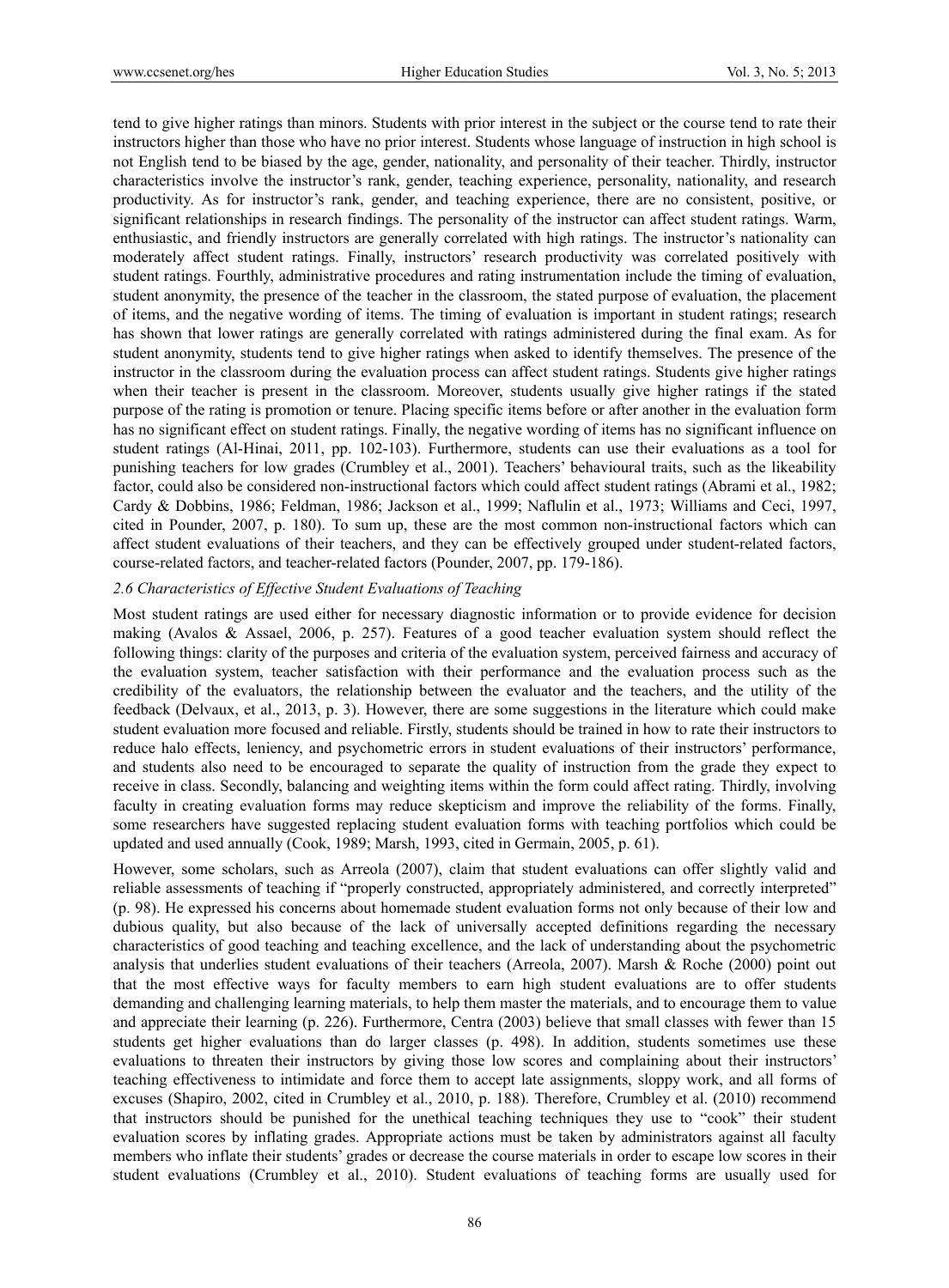administrative control but this has caused grade inflation, coursework deflation, and, as a result, decreases in what students are actually taught (Crumbley et al., 2010, p. 187). The relationship between student evaluation of teaching and expected grades has been a controversial issue within the literature (Isely & Singh, 2005, p. 29), but most higher education institutions in the United States rely heavily on student evaluations to award tenure, promotions, and salary increments (Ellis, Burke, Lomire, & McCormack, 2003, p. 36). However, research has shown that student evaluations of their teachers is considered to be the main factor correlated with grade inflation, but the correlation between high grades and high student evaluations remains controversial (Abbott, 2008, p. 33). Many scholars have expressed their concerns and fears about a use of student evaluations to measure instructor's teaching performance which may reward faculty members who routinely give the highest grades to their students (Carney, Isakson, & Ellsworth, 1978; Hocking, 1976; and Winsor, 1977, cited in Ellis et al., 2003, p. 35). Moreover, a positive correlation has frequently been found between the grades students receive and the ratings they give to their instructors (Aigner & Thum, 1986; Anikeef, 1953; Bausell & Magoon, 1972; Brown, 1976; Chacko, 1983; Ditts, 1983; Doyle & Whitely, 1974; DuCette & Kenney, 1982; Genehzadeh, 1988; Greenwald & Gillmore, 1997; Hockings, 1976; Kau & Rubin, 1976; Kennedy, 1975; Krautmann & Sander, 1999; Mehdizadah, 1990; Nelson & Lynch, 1984; Nichols & Soper, 1972; Remmers, 1993; Riley, Ryan, & Lifshitz, 1950; Scwab, 1975; South, Hill, & Marrison, 1979; Stumpf & Freeddman, 1979, cited in Ellis., 2003). All these findings are consistent with the hypothesis that "instructors can 'buy' better evaluation through more lenient grading" (Krautmann & Sander, 1999, p. 59). All these studies have shown that there is a significant relationship between the grade given (or anticipated by students) in a particular course and the ratings given by students to the instructor who taught the course. Student evaluation of their teachers has been viewed as a double-edge sword because instructors who are strict graders, particularly those who give As, are being penalised for their rigour by the average student evaluations they receive (Ellis et al., 2003, p. 39). Moreover, recent research has shown that teachers who are strict graders facilitate student learning more than do instructors who grade leniently (Bonesronning, 1999, cited in Ellis et al., 2003).If instructors who use rigorous and reliable grading standards to foster their students' learning are being penalised in their course evaluations, then good teachers are being punished for good teaching.

#### **3. Methodology**

This study is qualitative which aims to explore teachers' views about student evaluations, non-instructional factors in student ratings, and some possible strategies for improving student ratings that can inform and shape quality teaching. To achieve the objectives of this study, a considerable number of studies on student evaluations were reviewed and discussed. An interview was conducted with 14 teachers to collect their opinions and answer the study questions. Teachers are Omanis, British, Americans, Sudanese, etc. Most of them have been teaching in Oman for a couple of years. An interview comprised of six open-ended questions was carried out with14 instructors in three departments in a public college in the sultanate of Oman. The teachers were chosen on their availability and for other practical reasons. The interviews included the following questions: Do you support the idea of using student evaluation forms to evaluate teaching effectiveness? If yes or no, why? In your opinion, what are the non-instructional factors that affect student evaluations of their teachers? How could student evaluations be improved to meet instructional needs and improve teaching practices? The data were analysed using themes that emerged from the interviews to answer the study questions. The data was analysed qualitatively using themes emerged from teachers' responses.

#### **4. Data Analysis and Discussion**

This part of the article comprises data collected via interviews from 14 college instructors and comparison. Semi-structured interviews were conducted with 14 college instructors. The interview questions were centred on instructors' views about the use of teacher evaluation forms, the criteria against which student evaluation forms should be developed, the non-instructional factors in student evaluations, and the ways in which student evaluation forms could be improved to meet instructional needs and improve teaching practices.

## *4.1 Research Question 1: What are the College Instructors' Views about the Use of Student Evaluation Forms to Evaluate Teaching Effectiveness?*

In response to this question a selection of comments from individual teachers appears below:

"the idea of using student evaluation forms because they can be a good indicator of teaching effectiveness if used properly and objectively." They believe that evaluations can help teachers to be aware of their weaknesses and strengths.

One teacher said: "Yes, I do support teaching evaluations because they can serve as an important tool to assess quality of teaching."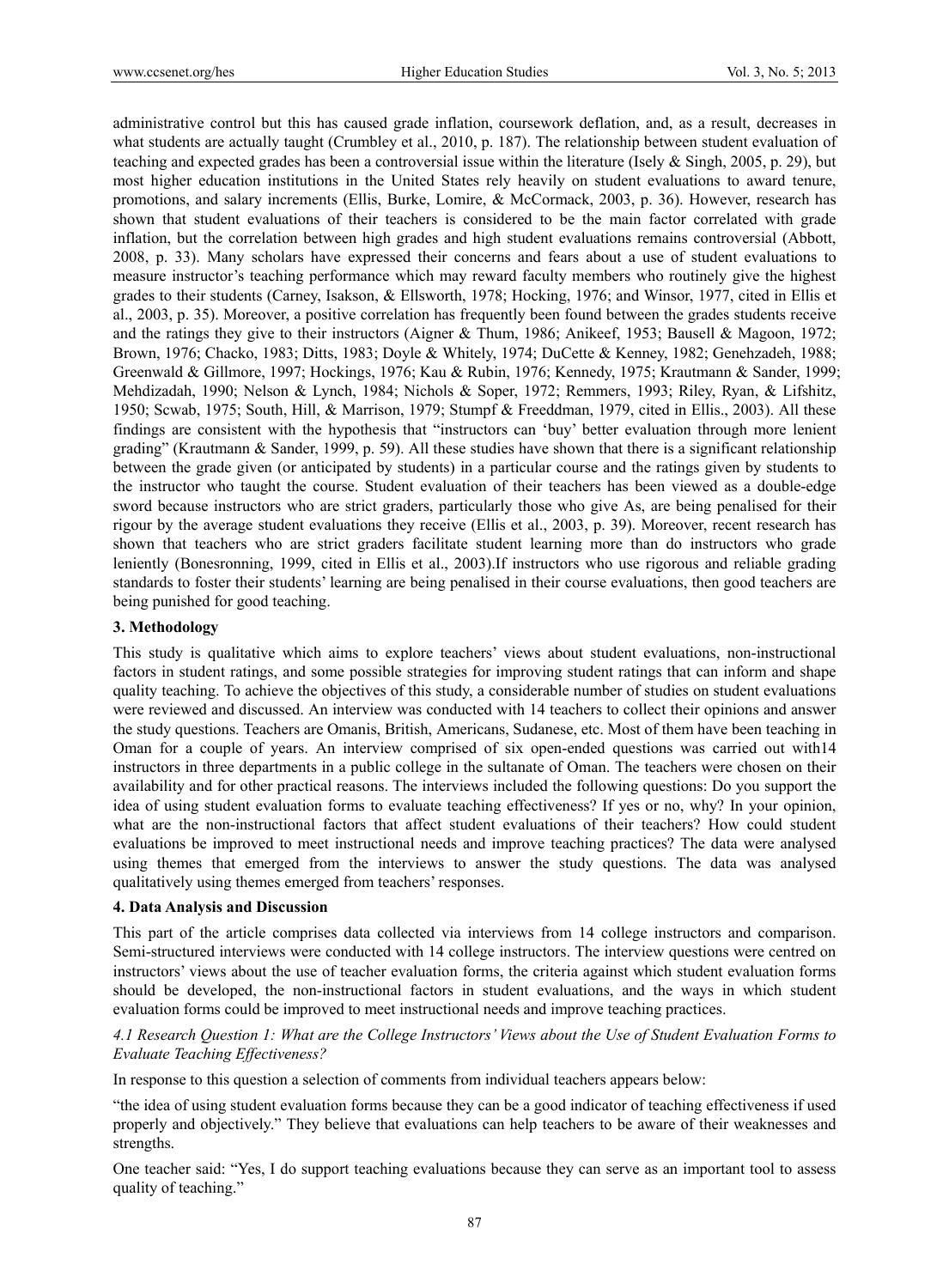Another teacher said: "Yes, I really support it. I think that since students are at the centre of the learning and teaching process, they must have a say in evaluating their teachers."

Another teacher reported: Students' forms can be used to evaluate teaching effectiveness. But the "administration of the university should make sure that students are trained and know how to fill in such forms. They need to make sure those students' answers are valid and reliable. They should give the same results whether they are administered before the exam or after the exam, before knowing the results or after knowing the results. If student ratings of their teachers are affected by the results, this means that such forms are neither valid nor reliable."

Another teacher said: "Yes, I support that. Teachers need to reflect on their teaching practices using their students' feedback. I think it's one of the ways that teachers can improve their teaching methods to be more effective."

Yet another teacher reported: "Yes, if learning took place, then the teaching was effective. Learners provide teachers with a valuable source of feedback regarding their teaching. They (students) know better if the syllabus objectives were fulfilled or teaching strategies were effective. All of this can be observed in students' performance."

Another teacher said: "Yes, the idea is good, but what I found is that most of students do not read the form and randomly tick the options. On the other hand, some are biased because they were looking for some kind of favouritism from these teachers in the past".

And another teacher reported: "Students like high marks and passing the course easily. Accordingly, any instructor regardless of his or her gender, race, and political orientation can be rated highly if he or she gives high marks. After grades, students look for friendly teachers who give fewer assignments, exempt them from doing assignments, accept late arrivals, forgive not attending classes, and listen to them during office hours. Some students practice discrimination against teachers based on their religion, race, origin, and physical appearance."

Based on the teachers' responses with regard to their views about the use of student evaluations, such evaluations can evaluate teaching effectiveness. This is supported in the literature by many scholars who believe that student evaluations are an important element in quality improvement for quality management applications and student satisfaction, as well as one of the pillars of the quality process (Baraktar et al., 2008; Harvey et al., 1997; Harvey, 2003; Houston, et al., 2008; Kanji, Malek, & Wallace, 1999; Williams & Cappuccini-Ansfield, 2007, cited in Zineldin et al., 2011, p. 231).

#### *4.2 What are the Non-Instructional Factors in Student Evaluations of Their Teachers?*

There are many non-instructional factors in student evaluations of their teachers which have been discussed in the literature, and which are related to students, teachers, or the course. One teacher said: "Although type and level of course, instruction [gender and rank], and environment (semester, time of day, and duration) impact the non-instructional factors in teaching evaluation, my belief is that it is coloured by the attitudes of the students… In some classes all students are highly motivated; here, student evaluation ratings of learning outcomes are almost always favourable. On the other side, however, are students who take a class only because it meets a requirement or because it was offered at a favourable time." This is supported with findings reported by Hobson and Talbot (2001) and Al-Issa & Sulieman (2007). Moreover, another teacher described the non-instructional factors as "dislike for teachers, lack of interest in the course, unwillingness to give a productive feedback, grades, and, most importantly, comparison between teachers." Yet another teacher said: "In my opinion some of these factors are imposed on students, not their choice. So they have to use them. For example, the time of the year/day at which evaluations take place is not the students' choice. I think these factors can be controlled by the administration." It could be argued that the time of giving out student evaluation forms is very significant in the evaluation process in general. Whether the forms are given at the end of the semester or in the middle or after the result or before the result can affect student ratings. Another teacher believed that "grades, gender of the instructor, political orientation, race, being rural or urban, physical appearance, and leniency (being too friendly with students)" are considered the most common non-instructional factors in student evaluations. This is consistent with relevant literature which stresses the significance of teacher-related factors as major in affecting student ratings. Again, a teacher said that there are many non-instructional factors that could affect student evaluations, such as "time of the year during which evaluation takes place, gender boy/girl, online/in class, and students' attitude toward the teacher [likes/dislikes]".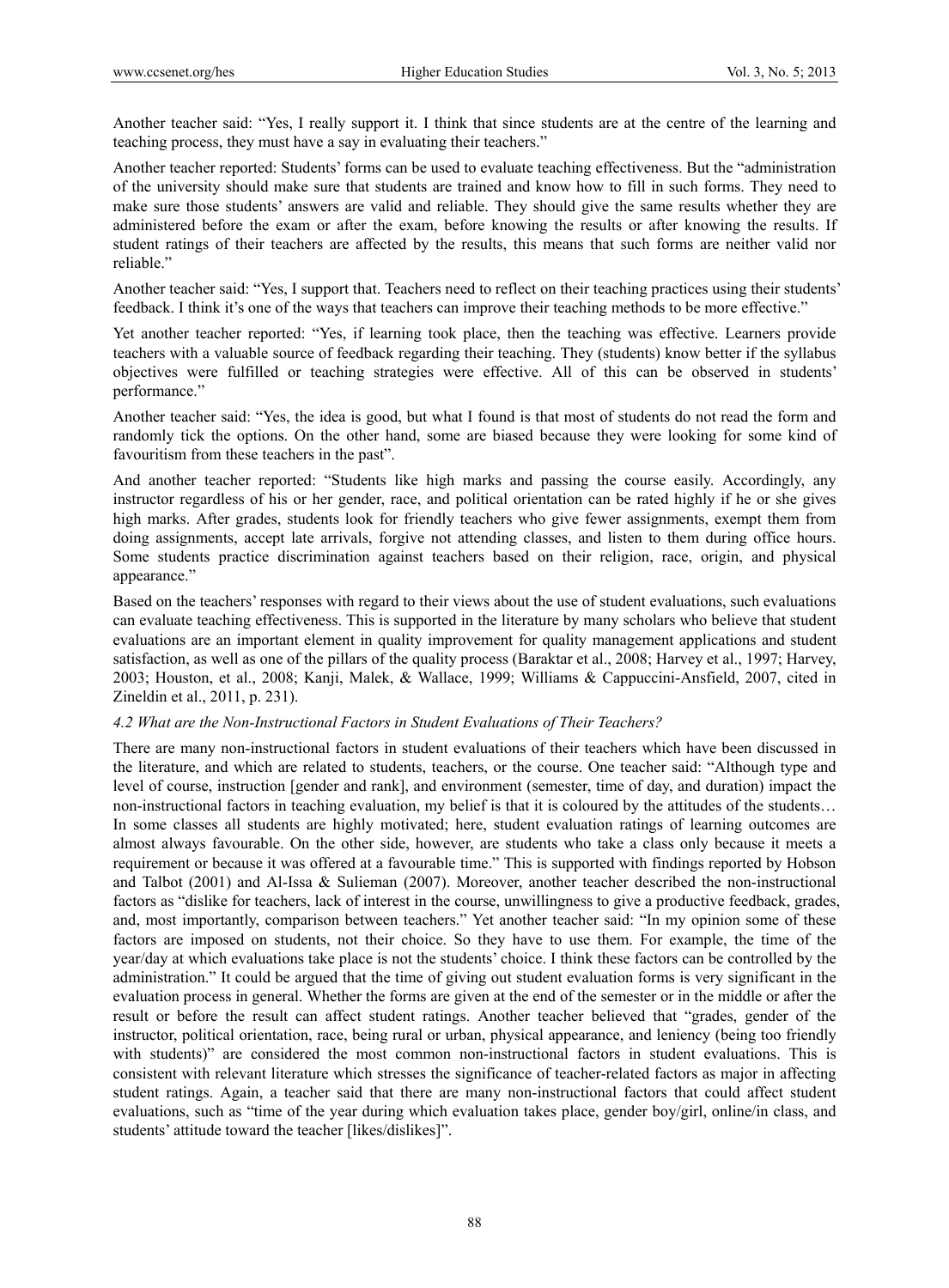#### *4.3 How Could Student Evaluations be Improved to Meet Instructional Needs and Improve Teaching Practices?*

There are several potential strategies and suggestions from both relevant literature and teachers which can be incorporated to improve student evaluation practices to meet their purposes and improve teaching quality and student learning. One teacher said: "I think this needs continuous review by teachers/administrators. Teachers can conduct regular surveys to assess their satisfaction with these evaluations, and then revisions and improvements can be done accordingly." It could be argued that involving students in preparing and reviewing student evaluation forms could help in improving the evaluation process.

Another teacher argued that "modifying the questions in the evaluation form helps gather the same information in many different ways. This helps the instructor know for sure if the students are biased or being objective." Yet another teacher said: "student evaluations should be done by someone other than the instructor of the course, student personal information should be presented or required, and the form should be given out at a suitable time – not before an exam, for example." The relevant literature admits that the presence of the instructor during the evaluation process could endanger and even affect the student ratings; therefore, student evaluations should be done by an independent teacher and at a suitable time, as both of these factors can affect the evaluation process negatively so that it may not yield valid results or ratings. Another teacher expressed his suggestions that "teacher evaluation forms must be specific and should concentrate on areas you can improve; course content evaluation should be kept separate from teaching styles; students should be clearly informed about the meaning of numerical ratings of different categories such as strongly agree, agree, neutral, disagree, and strongly disagree; and the evaluation process should be made anonymous to avoid fear of grade influence." Training students in teacher evaluation and making them aware of the consequences of the evaluation and the evaluation scales are of utmost importance because such procedures can guarantee reliable and valid evaluations. This is supported by another respondent: "students need to know that their feedback will be used for positive change, and they also need to be trained in how to give appropriate feedback." Another teacher said: "student evaluations should be made easy and systematic, and we need to avoid features which may have biased answers." Yet another teacher suggested that in order to make student ratings more meaningful, we need to do the following: "student evaluation forms should be developed by teachers who are in the field, not by outsiders, and they should be based on clear criteria and the goal of evaluation should be to improve teaching, not to point out teachers' mistakes." It is quite obvious that teachers are not in favour of commercial forms and they support the idea of having domestic forms developed by the teachers themselves. Another teacher expressed his suggestions: "the questions should be very clear to students, the questions should be objective, the students should be given ample time and freedom to give their opinions frankly, and these evaluations should be for the improvement of the syllabus and teaching methods, but shouldn't affect teachers' evaluation in any way; teachers can be evaluated using other means, and forms should be given to students in both English and Arabic languages." Another teacher believed that "there are certain areas in which students have limited qualifications to give faculty feedback, such as teaching methods, content covered up to date, motivational methods, the importance of assignments, and real world applications. So training is necessary. Because the students are young, questionnaires must be provided over the internet, as they will be more likely to complete questionnaires from home."

#### **5. Conclusion and Recommendations**

This study attempts to explore non-instructional factors that affect student evaluations and teachers' perspectives and views about student evaluations of their teachers' performance and teaching effectiveness at a public college in Oman. Fourteen teachers were interviewed to answer the following study questions: What are the college instructors' views about the use of student evaluation forms to evaluate teaching effectiveness? What are the non-instructional factors in student evaluations of their teachers? How could student evaluations be improved to meet instructional needs and improve teaching practices? The findings from the qualitative data revealed that the vast majority of teachers support the idea of using student ratings if they are used appropriately and objectively. Moreover, non-instructional factors related to the evaluation, such as time of the evaluation, place of evaluation, and mode of evaluation are the most reported by teachers. Factors such as being friendly, rank, gender, political orientation, presence of the teacher during evaluation, leniency in grading, race, and nationality are the most common teacher-related factors cited by the teachers. Based on the findings and the teachers' suggestions, the study recommends the following strategies for improving student evaluations and teaching quality. Firstly, special consideration should be given to the non-instructional factors which can affect student evaluations and should be controlled. Students should be made aware of the purpose of evaluation and the consequences of their ratings on the instructor's career. Students should be trained in how to complete these evaluation forms and the forms should be administered before the exams to avoid the impact of students' results on their ratings.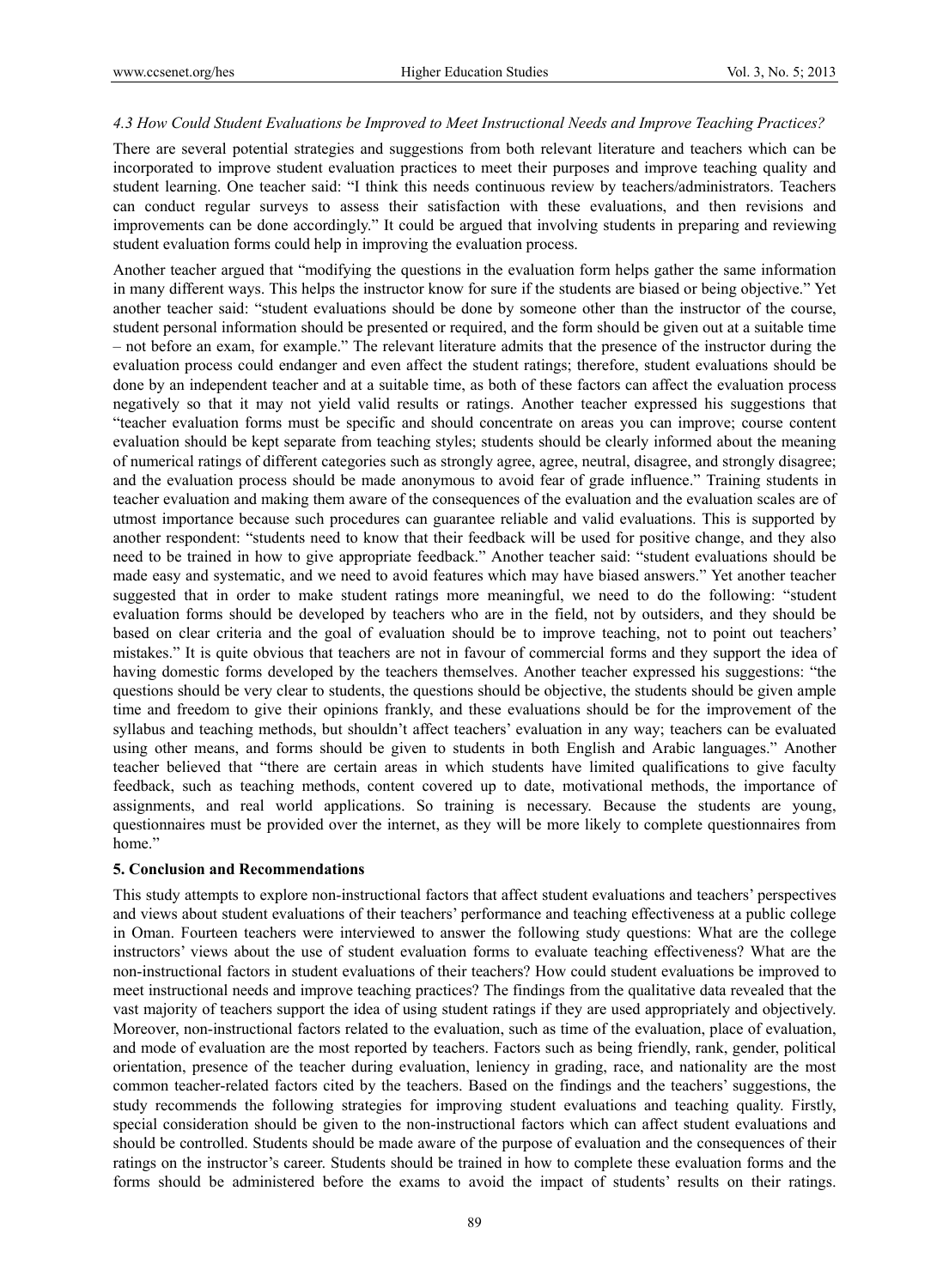Furthermore, student evaluations should be bilingual to avoid any confusion. In addition, students should be made aware of what constitutes effective teaching in order to make their ratings more meaningful and helpful in improving the teaching-learning process. The number of items within the form should reflect all the dimensions of effective teaching. This study has several limitations in terms of the methodology used (interviews only), the involvement of teachers only rather than students as well, and the collection of data from one college only. Had the perspective been expanded to include, for instance, students and other colleges, the study would have yielded better results and findings.

#### **Acknowledgements**

We would like to express our genuine gratitude al all teachers who took part in this study, without their participation the completion of this study would not have been possible. Also, we would like to express our sincere thanks to the journal editor and reviewers for their constructive feedback and comments on the draft.

#### **References**

- Abbott, W. (2008). The politics of a case study. *Change: The Magazine of Higher Learning*, *40*(1), 32-37. http://dx.doi.org/10.3200/CHING.40.1.32.37
- Abrami, P. C., et al. (1990). Validity of student ratings of instruction: What we know and what we do not know. *Journal of Educational Psychology*, *82*(2), 219-231. http://dx.doi.org/10.1037/0022-0663.82.2.219
- Al-Hinai, N. S. (2011). Effective college teaching and student ratings of teachers: What students think, what faculty believe, and what actual ratings show: Implications for policy and practice teaching quality assurance and control in higher education in Oman. Unpublished doctoral dissertation, Durham University, UK.
- Al-Issa, A., & Sulieman, H. (2007). Student evaluations of teaching: Perceptions and biasing factors. *Quality Assurance in Education Journal*, *15*(3), 302-317. http://dx.doi.org/10.1108/09684880710773183
- Arreola, R. A. (2007). *Developing a comprehensive faculty evaluation system: A guide to designing, building, and operating large-scale faculty evaluation systems*. San Francisco, CA: Anker Publishing.
- Avalos, B., & Assael, J. (2006). Moving from resistance to agreement: The case of the Chilean teacher performance evaluation. *International Journal of Educational Research*, *45*, 254-266. http://dx.doi.org/10.1016/j.ijer.2007.02.004
- Benton, R., Jr. (2011). Using student course evaluations to design faculty development workshops. *Academy of Educational Leadership Journal*, *15*(2), 41-53.
- Beyers, C. (2008). The hermeneutics of student evaluations. *College Teaching Journal*, *56*(2), 102-106. http://dx.doi.org/10.3200/CTCH.56.2.102-106
- Biggs, J., & Tang, C. (2007). *Teaching for quality learning at university*. Society for Research into Higher Education & Open University Press: The McGraw-Hill Companies.
- Boretz, E. (2004). Grade inflation and the myth of student consumerism. *Journal of College Teaching*, *52*(2), 42-46. http://dx.doi.org/10.3200/CTCH.52.2.42-46
- Braskamp, L. A., & Ory, J. C. (1994). *Assessing Faculty Work: Enhancing Individual and Institutional Performance*. San Francisco: Jossey-Bass.
- Centra, J. A. (1993). *Reflective Faculty Evaluation: Enhancing Teaching & Determining faculty Effectiveness*. California: Jossey-Bass Inc.
- Centra, J. A. (2003). Will teachers receive higher student evaluations by giving higher grades and less course work? *Research in Higher Education Journal*, *44*(3), 495-518. http://dx.doi.org/10.1023/A:1025492407752
- Cluskey, G. R., Jr., Griffin, N., & Ehlen, C. (1997). Accounting grade inflation. *Journal of Education for Business*, *75*(2), 273-277. http://dx.doi.org/10.1080/08832323.1997.10118321
- Crumbley, D. L., Flinn, R. E., & Reichelt, K. J. (2010). What is ethical about grade inflation and coursework deflation? *Journal of Academic Ethics*, *8*, 187-197. http://dx.doi.org/10.1007/s10805-010-9117-9
- Crumbley, L., et al. (2001). Students' perceptions of the evaluation of college teaching. *Quality Assurance in Higher Education Journal*, *9*(4), 197-207. http://dx.doi.org/10.1108/EUM0000000006158
- D'Apollonia, S., & Abrami, P. C. (1997). Navigating student ratings of instruction. *American Psychologist Journal*, *52*(1), 1198-1208. http://dx.doi.org/10.1037/0003-066X.52.11.1198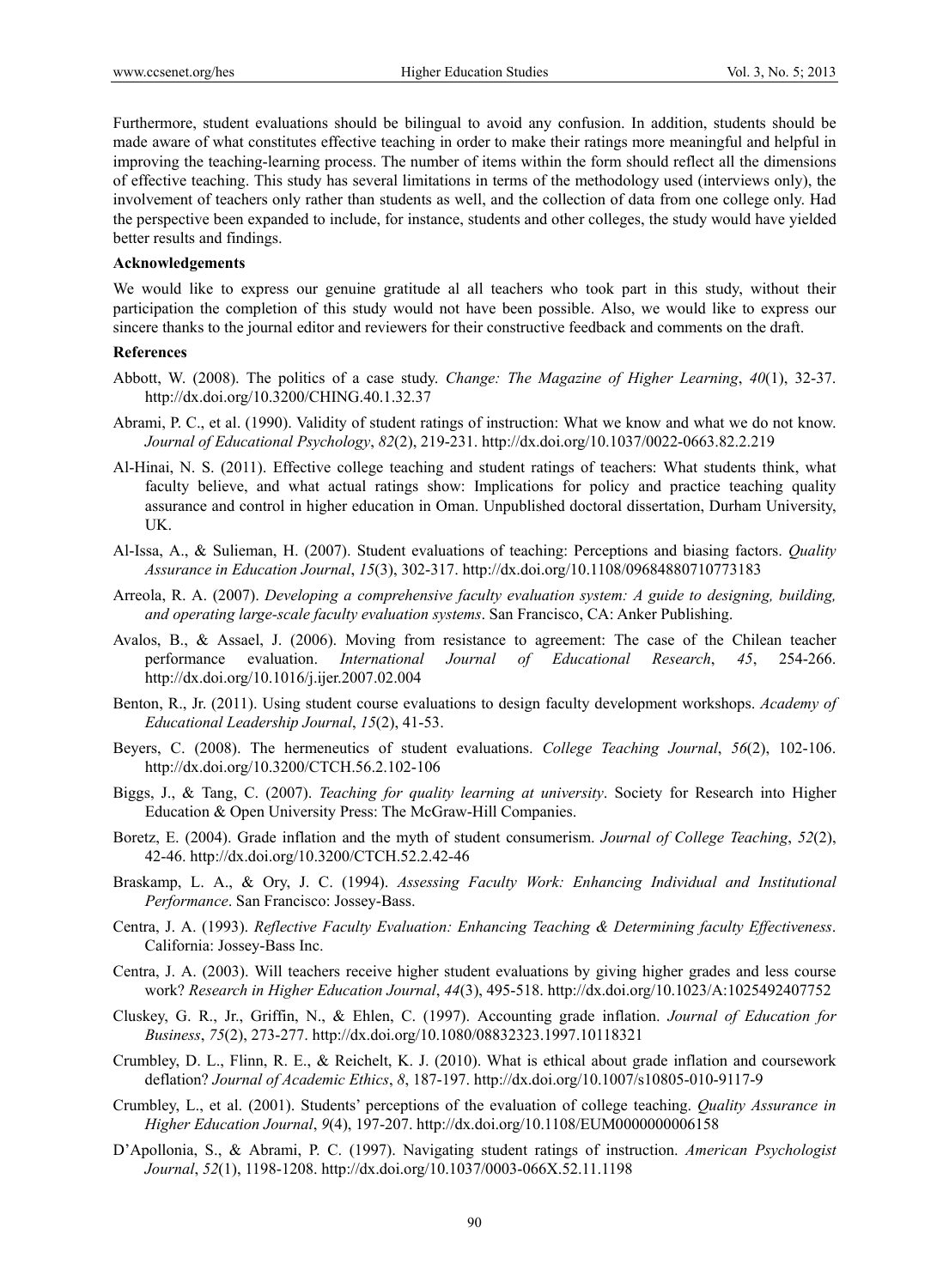- Delvaux, E., et al. (2013). How may teacher evaluation have an impact on professional development? A multilevel analysis. *Teaching and Teacher Education Journal*, *36*, 1-11. http://dx.doi.org/10.1016/j.tate.2013.06.011
- Eiszler, C. F. (2002). College students' evaluation of teaching and grade inflation. *Research in Higher Education Journal*, *43*(4), 483-501. http://dx.doi.org/10.1023/A:1015579817194
- Ellis, L., Burke, D. M., Lomire, P., & McCormack, D. R. (2003). Student grades and average ratings of instructional quality: The need for adjustment. *The Journal of Educational Research*, *97*(1), 35-40. http://dx.doi.org/10/1080/00220670309596626
- Emery, C. R., et al. (2003). Return to academic standards: A critique of student evaluations of teaching effectiveness. *Quality assurance in Education*, *11*(1), 37-46. http://dx.doi.org/10.1108/09684880310462074
- Ewing, A. M. (2012). Estimating the impact of relative expected grade on student evaluations of teachers. *Economics of Education Review*, *31*, 141-154. http://dx.doi.org/10.1016/j.econedurev.2011.10.002
- Germain, M. L., & Scandura, T. A. (2005). Grade inflation and student individual differences as systematic bias in faculty evaluations. *Journal of Instructional Psychology*, *32*(1), 58-67.
- Gohmann, S. F., & McCrickard, M. J. (2001). Tenure status and grade inflation: A time series approach. *Journal of the Academy of Business Education*, *2*, 1-8.
- Haskell, R. E. (1997). Academic freedom, tenure, and student evaluation of faculty: Galloping polls in the 21st century. *Education policy Analysis Archives*, *5*(6), 1-32.
- Hobson, S. M., & Talbot, D. M. (2001). Understanding student evaluations: What all faculty should know. *College Teaching Journal*, *49*(1), 26-31. http://dx.doi.org/10.1080/87567550109595842
- Holmes, L. E., & Smith, L. J. (2003). Student evaluations of faculty grading methods. *Journal of Education for Business*, *78*(6), 318-323. http://dx.doi.org/10.1080/08832320309598620
- Isely, P., & Singh, H. (2005). Do higher grades lead to favorable student evaluations? *The Journal of Economic Education*, *36*(1), 29-42. http://dx.doi.org/10.3200/JECE.36.1.29-42
- Kassahun, D. (2008). Standardization techniques for grade-inflation problems at higher educational institutions of Ethiopia: The case of Addis Ababa. *Assessment & Evaluation in Higher Education Journal*, *33*(1), 33-44. http://dx.doi.org/10.1080/02602930601122597
- Kezim, B., et al. (2005). Is grade inflation related to faculty status? *Journal of Education Business*, *80*, 358-364. http://dx.doi.org/10.3200/JOEB.80.6.358-364
- Kobliz, N. (1993). Bias and other factors in student ratings. *Chronicle of Higher Education*, September 1.
- Krautmann, A. C., & Sander, W. (1999). Grades and student evaluations of teachers. *Economics of Education Review*, *18*(1), 59-63. http://dx.doi.org/10.1016/S0272-7757(98)00004-1
- Kulik, J. A. (2001). Student ratings: Validity, utility and controversy. *New Directions for Institutional Research*, *27*(5), 9-25. http://dx.doi.org/10.1002/ir.1
- Kwan, K. P. (2000). *How university students rate their teachers: A study of the rating attitudes and behaviours of university students in teaching evaluations*. Unpublished doctoral dissertation, University of Durham, UK.
- Lindahl, M. W., & Unger, M. L. (2010). Cruelty in student teaching evaluations. *College Teaching Journal*, *58*(3), 1-76. http://dx.doi.org/10.1080/8756755093253643
- Machina, K. (1987). Evaluating student evaluations. *Academe Journal*, *71*, 19-22. http://dx.doi.org/10.2307/40249936
- Mansfield, H. (2001). Grade inflation: It's time to face the facts. *Chronicle of Higher Education*, April 6.
- Marsh, H. W. (1982). SEEQ: A reliable, valid and useful instrument for collecting students' evaluations of university teaching. *British Journal of Educational Psychology*, *52*, 77-95. http://dx.doi.org/10.1111/j.2044-8279.1982.tb02505.x
- Marsh, H. W. (1984). Students' evaluations of university teaching: Dimensionality, reliability, validity, potential biases, and utility. *Journal of Educational Psychology*, *76*(5), 707-754. http://dx.doi.org/10.1037/0022-0663.76.5.707
- Marsh, H. W. (1987). Students' evaluations of university teaching: Research findings, methodological issues, and directions for further research. *International Journal of Educational Research*, *11*(3), 253-388.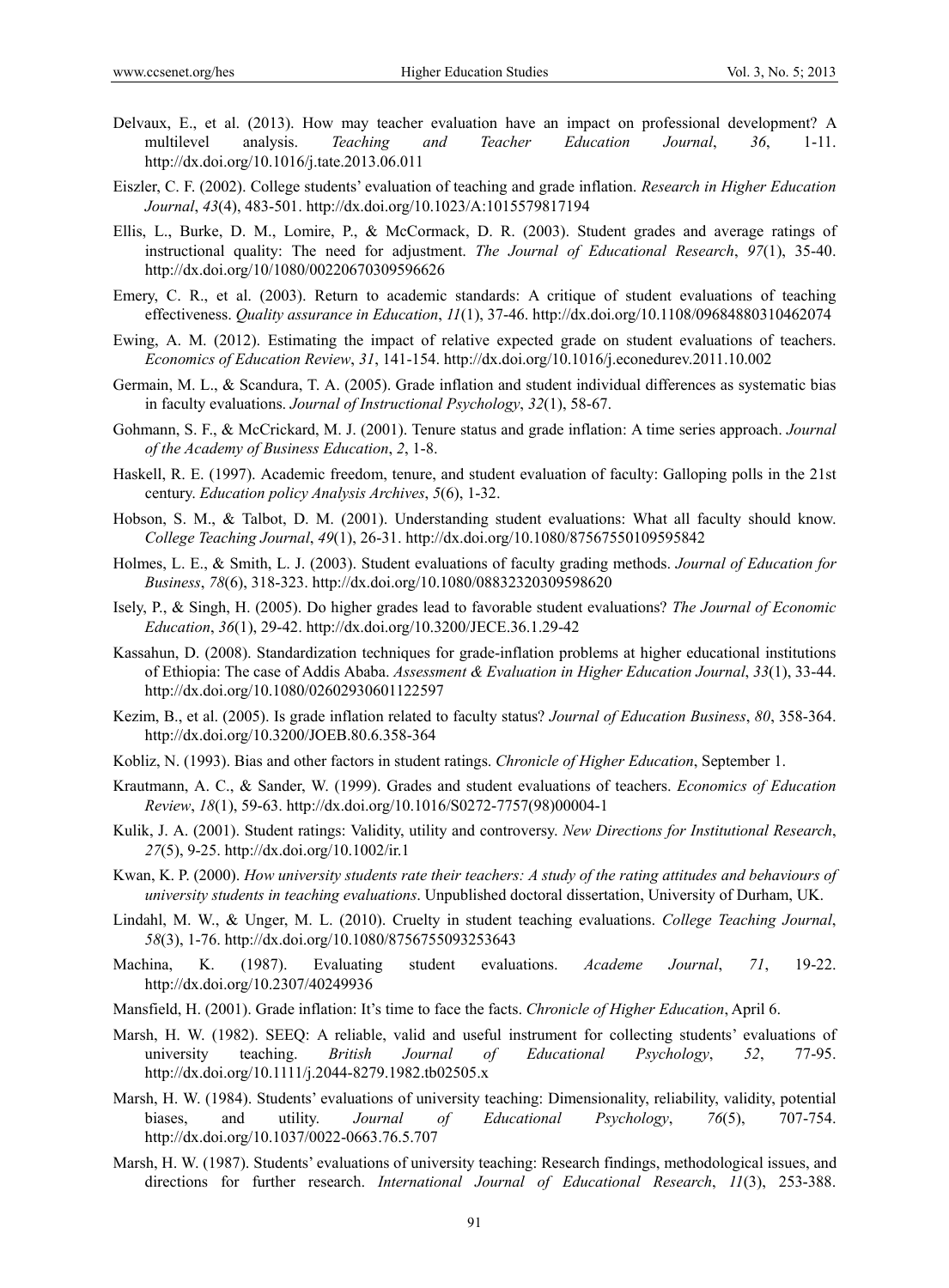http://dx.doi.org/10.1016/0883-0355(87)90001-2

- Marsh, H. W. (2007). Students' evaluations of university teaching: Dimensionality, reliability, validity, potential biases and usefulness. In R. P. Perry, & J. C. Smart (Eds.), *The scholarship of teaching and learning in higher education: An evidence-based perspective* (pp. 319-383). The Netherlands: Springer. http://dx.doi.org/10.1007/1-4020-5742-3\_9
- Marsh, H. W., & Roche, L. A. (2000). Effects of grading leniency and low work-load on students' evaluations of teaching: Popular myth, bias, validity, or innocent bystanders? *Journal of Educational Psychology*, *92*(1), 202-227. http://dx.doi.org/10.1037/0022-0663.92.1.202
- Murray, H. G. (1987). Impact of student instructional ratings on quality of teaching inhigher education. Paper presented at the 1987 annual meeting of the American Educational Research Association, Washington, D. C.
- Neath, I. (1996). How to improve your teaching evaluations without improving your teaching. *Psychological Reports*, *78*, 1362-1372. http://dx.doi.org/10.2466/pr0.1996.78.3c.1363
- Obenchain, et al. (2001). The reliability of students' ratings of faculty teaching effectiveness. *College Teaching Journal*, *49*(3), 100-104. http://dx.doi.org/10.1080/87567550109595859
- Onwuegbuzie, A. J., et al. (2007). Students' perceptions of characteristics of effective college teachers: A validity study of a teaching evaluation form using a mixed-method analysis. *American Educational Research Journal*, *44*(1), 113-160. http://dx.doi.org/10.3102/0002831206298169
- Pounder, J. (2007). Is student evaluation of teaching worthwhile? An analytical framework for answering the question. *Quality Assurance in Higher Education Journal*, *15*(2), 178-191. http://dx.doi.org/10.1108/09684880710748938
- Ramsden, P. (2003). *Learning to teach in higher education* (2nd ed.). London: Routledge.
- Rantanen, P. (2013). The number of feedbacks needed for reliable evaluation: A multilevel analysis of the reliability, stability and generalizability of students' evaluation of teaching. *Assessment & Evaluation in Higher Education Journal*, *38*(2), 224-239. http:// dx.doi.org/10.1080/02602938.2011.625471
- Schneider, G. (2013). Student evaluations, grade inflation and pluralistic teaching: Moving from customer satisfaction to student learning and critical thinking. *Forum for Social Economics Journal*, *42*(1), 122-135. http://dx.doi.org/10.1080/07360932.2013.771128
- Solomon, D. J., et al. (1997). The reliability of medical student ratings of clinical teaching. *Evaluation & Health Professions Journal*, *20*(3), 343-352. http://dx.doi.org/10.1177/016327879702000306
- Spooren, P., & Mortelmans, D. (2006). Teacher professionalism and student evaluation of teaching: Will better teachers receive higher ratings and will better students give higher ratings? *Educational Studies Journal*, *32*(2), 201-214. http://dx.doi.org/10.1080/03055690600631101
- Spooren, P., Mortelmans, D., & Denekens, J. (2007). Student evaluation of teaching quality in higher education: Development of an instrument based on 10 Likert-scales. *Assessment & Evaluation in Higher Education Journal*, *32*(6), 667-679. http://dx.doi.org/10.1080/02602930601117191
- Sproule, R. (2002). The underdetermination of instructor performance by data from student evaluation of teaching. *Journal of Economics of Education Review*, *21*, 287-294. http://dx.doi.org/10.1016/S0272-7757(01)00025-5
- Wongsurawat, W. (2009). Does grade inflation affect the credibility of grades? Evidence from US law school admissions. *Education Economics Journal*, *17*(4), 523-534. http://dx.doi.org/10.1080/0964529080247006
- Young, P., et al. (1999). Student evaluation of faculty: Effects of purpose on pattern. *Journal of Personnel Evaluation*, *13*(2), 179-190. http://dx.doi.org/10.1023/A:1008124606262
- Zhao, J., & Gallant, D. (2012). Student evaluation of instruction in higher education: Exploring issues of validity and reliability. *Assessment & Evaluation in Higher Education*, *37*(2), 227-235. http://dx.doi.org/10.1080/02602938.2010.523819
- Zineldin, M., et al. (2011). Assessing quality in higher education: New criteria for evaluating students' satisfaction. *Quality in Higher Education Journal*, *17*(2), 231-243. http://dx.doi.org/10.1080/13538322.2011.582796